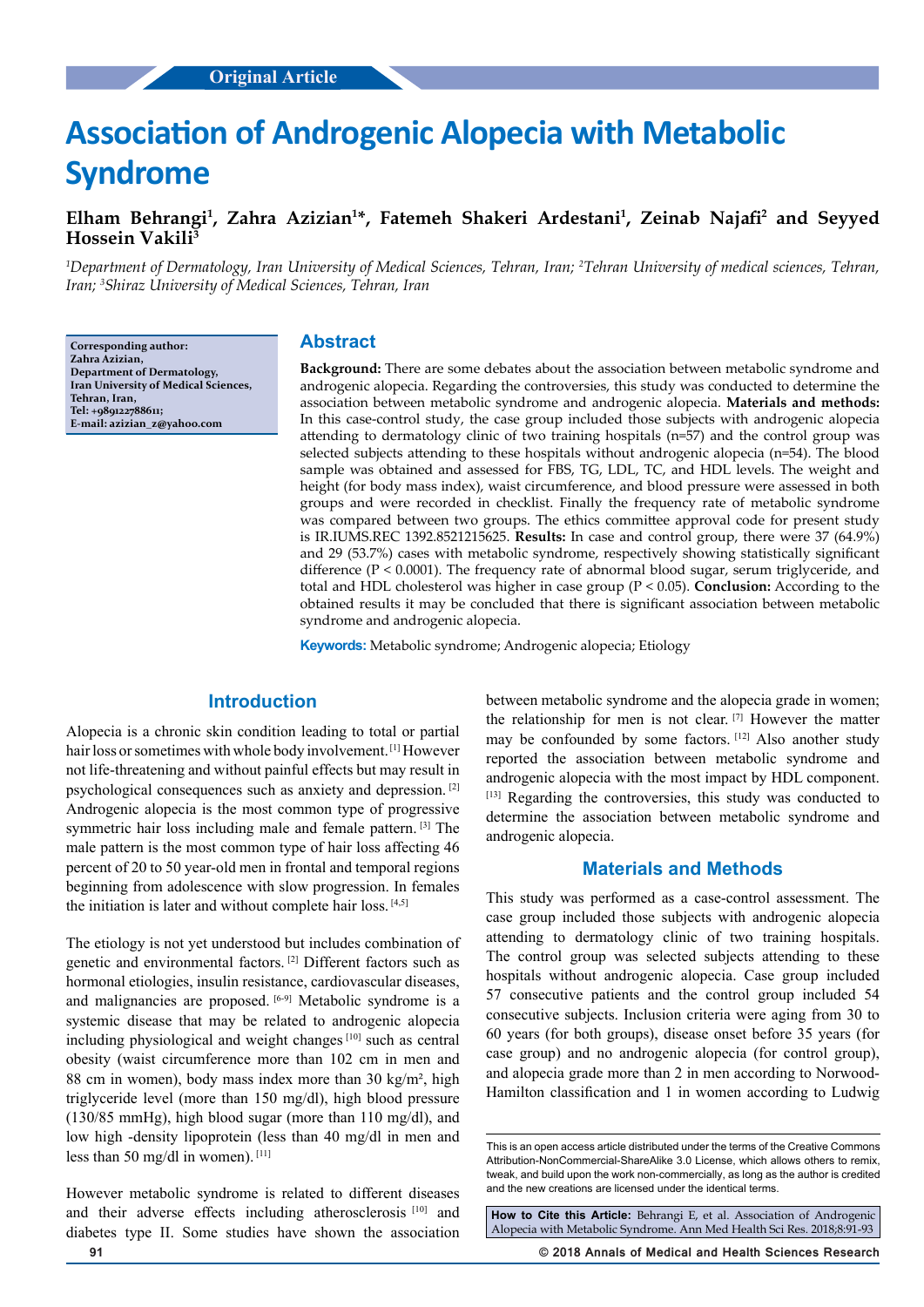classification (for case group). The exclusion criteria were use of drugs lowering the blood sugar and serum lipid level, hormonal drug, steroid, and testosterone use, psoriasis, and hypothyroidism history.

## The informed consent form was signed by all subjects and then the blood sample was obtained and assessed for fasting blood sugar (FBS), triglyceride (TG), low-density lipoprotein (LDL) cholesterol, total cholesterol (TC), and low-density lipoprotein (HDL) levels. The weight and height (for calculation of body mass index), waist circumference, and blood pressure were assessed in both groups and were recorded in the checklist.

Data analysis was performed among 111 understudy subjects by SPSS (version 18.0) software [Statistical Procedures for Social Sciences; Chicago, Illinois, USA]. The only used statistical test was the Chi-Square and the significance level was considered less than 0.05.

### **Results**

The mean age was  $48 \pm 7$  (ranging from 35 to 60) and  $49 \pm 7$ (ranging from 32 to 60) in case and control groups, respectively  $(P > 0.05)$ . In case and control group, there were 29 (50.87%) and 26 (48.14%) men, respectively ( $P > 0.05$ ). In case and control group, there were  $37$  (64.9%) and  $29$  (53.7%) cases with metabolic syndrome, respectively showing statistically significant difference ( $P < 0.0001$ ).

As shown in Table 1, the frequency rate of metabolic syndrome was differed in case and control groups according to the age. The gender showed significant difference in case but not in control group [Table 2]. The frequency rate of abnormal blood sugar, serum triglyceride, and total and HDL cholesterol was higher in case group [Table 3].

| Table 1: Metabolic syndrome in case and control groups according<br>to the age. |           |                      |       |                                            |       |         |  |  |  |  |
|---------------------------------------------------------------------------------|-----------|----------------------|-------|--------------------------------------------|-------|---------|--|--|--|--|
| <b>Groups</b>                                                                   | Age       | <b>With Syndrome</b> |       | <b>Without Syndrome</b>                    |       | P-value |  |  |  |  |
|                                                                                 |           |                      |       | <b>Frequency Percent Frequency Percent</b> |       |         |  |  |  |  |
| Patients 40-50                                                                  | $30 - 40$ | 7                    | 12.28 | 5                                          | 8.77  |         |  |  |  |  |
|                                                                                 |           | 12                   | 21.05 | 10                                         | 17.54 | 0.0001  |  |  |  |  |
|                                                                                 | 50-60     | 18                   | 31.57 | 5                                          | 8.77  |         |  |  |  |  |
| Total                                                                           |           | 37                   | 64.91 | 20                                         | 35.08 |         |  |  |  |  |
| Control                                                                         | $30 - 40$ | 5                    | 9.25  | 6                                          | 11.11 |         |  |  |  |  |
|                                                                                 | 40-50     | 6                    | 11.11 | 10                                         | 18.51 | 0.0001  |  |  |  |  |
|                                                                                 | 50-60     | 18                   | 33.33 | 9                                          | 66.16 |         |  |  |  |  |
| Total                                                                           |           | 29                   | 53.70 | 25                                         | 46.29 |         |  |  |  |  |
|                                                                                 |           |                      |       |                                            |       |         |  |  |  |  |

**Table 2: Metabolic syndrome in case and control groups according to the gender.**

|                                                               | <b>Groups Gender</b> | <b>With Syndrome</b>     |            | <b>Without Syndrome</b>  | P-value |         |  |  |  |  |
|---------------------------------------------------------------|----------------------|--------------------------|------------|--------------------------|---------|---------|--|--|--|--|
|                                                               |                      | <b>Frequency Percent</b> |            | <b>Frequency Percent</b> |         |         |  |  |  |  |
| Patient                                                       | Male                 | 15                       | 26.31      | 14                       | 24.56   | 0.052   |  |  |  |  |
|                                                               | Female 22            |                          | 38.59      | 6                        | 10.52   |         |  |  |  |  |
| Control                                                       | Male                 | 16                       | 26.62      | 10                       | 18.51   | 0.0001  |  |  |  |  |
|                                                               | Female 13            |                          | 24.07      | 15                       | 27.77   |         |  |  |  |  |
|                                                               |                      |                          |            |                          |         |         |  |  |  |  |
| Table 3: Frequency rate of serum lipid and glucose in groups. |                      |                          |            |                          |         |         |  |  |  |  |
| Variables                                                     |                      |                          | Case       | Control                  |         | P-value |  |  |  |  |
| High Fasting blood sugar                                      |                      |                          | 20 (35.8%) | 24 (42.1%)               |         | 0.0001  |  |  |  |  |
| High Total cholesterol                                        |                      |                          | 21 (36.8%) | 7(12.9)                  |         | 0.0001  |  |  |  |  |

High Triglyceride 24 (42.1%) 38 (70.4%) 0.004 Low HDL cholesterol 23 (40.3%) 14 (25.9%) 0.001 This case-control group study was performed to determine the association between metabolic syndrome and androgenic alopecia and a significant relationship was found between these two entities. Also some metabolic parameters including blood sugar and lipid indices were differed across the groups and there were significantly more abnormal indices in case group. Also there were more hypertensive subjects in case group. The matter demonstrates that early intervention and controlling programs are essential to reduce the risk and also the morbidity and mortality of cardiovascular diseases and diabetes mellitus in next years of life.

**Discussion**

The study by Bakry et al. [14] in Egypt revealed a statistically significant association between androgenic alopecia and metabolic syndrome and between androgenic alopecia and insulin resistance. During some technical problems, we could not assess the insulin resistance in our study. The study by Su and colleagues demonstrated significant association between metabolic syndrome and androgenic alopecia and also between the androgenic alopecia and the fulfilled metabolic syndrome components. [13] In our study similarly both metabolic syndrome and the related components as shown in Table 3 had significant association.

Mumcuoglu et al. [15] reported that diastolic blood pressure measurements and total cholesterol values were significantly higher in men with androgenic alopecia compared with control men as well as our study. The study by Arias-Santiago and colleagues [16] showed that metabolic syndrome was seen in sixty percent of male patients and forty-nine percent of female patients with androgenic alopecia compared with thirty percent of male and eight percent of female control subjects. In our study also the gender showed significant effect in case but not in control group.

In the study by Chakrabarty et al.  $[17]$  the metabolic syndrome was present in 44 percent and two percent of patients with androgenic alopecia and control group, respectively with significant difference as well as our study. In their study, as compared to controls with a significant manner, the patients with androgenic alopecia had higher serum triglycerides, diastolic blood pressure, systolic blood pressure, and lower HDL cholesterol levels similar to our study.

In the study by Pengsalae et al. [18] it was seen that there were no significant differences between patients with androgenic alopecia and control group in terms of fulfilled metabolic syndrome components. This difference between the results with our study may be due to lower sample size and also inclusion of patients with different severities in their study. Acibucu and colleagues  $[6]$  reported that the occurrence of MS was significantly higher in patients with androgenic alopecia compared with the control group (twenty-five percent versus ten percent) as well as our study.

Wu et al. [19] performed a meta-analysis and concluded that